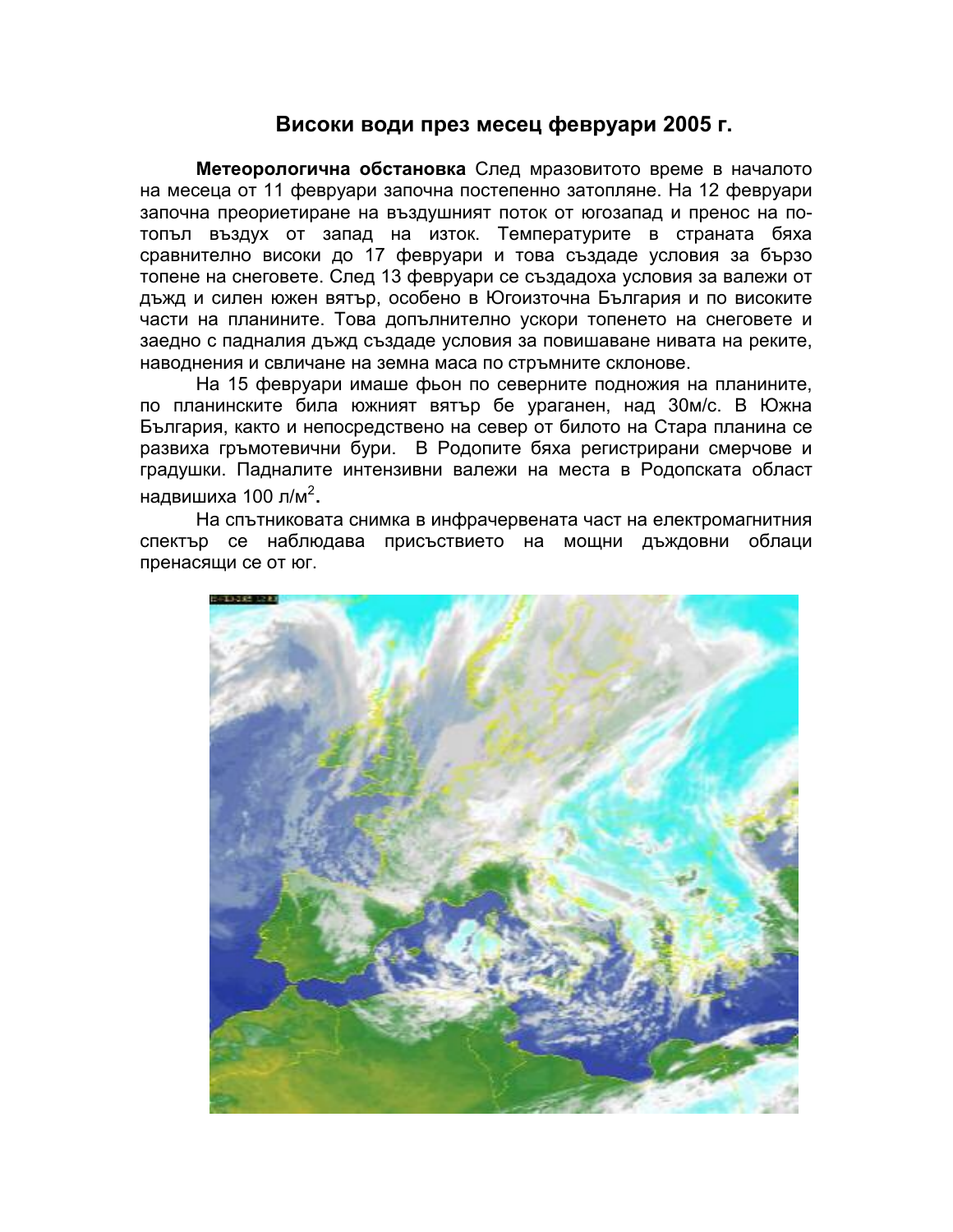Спътниковата снимка в канала на водната пара показва значителна влажност на въздуха в горната тропосфера



Оперативният регионален числов модел "Aladin" дава обилни валежи в южните райони на Родопите, което се съгласува с измерените в последствие валежи. Сумарно количество валежи от 15.02.2005 00:00h до 17.02.2004-00:00h

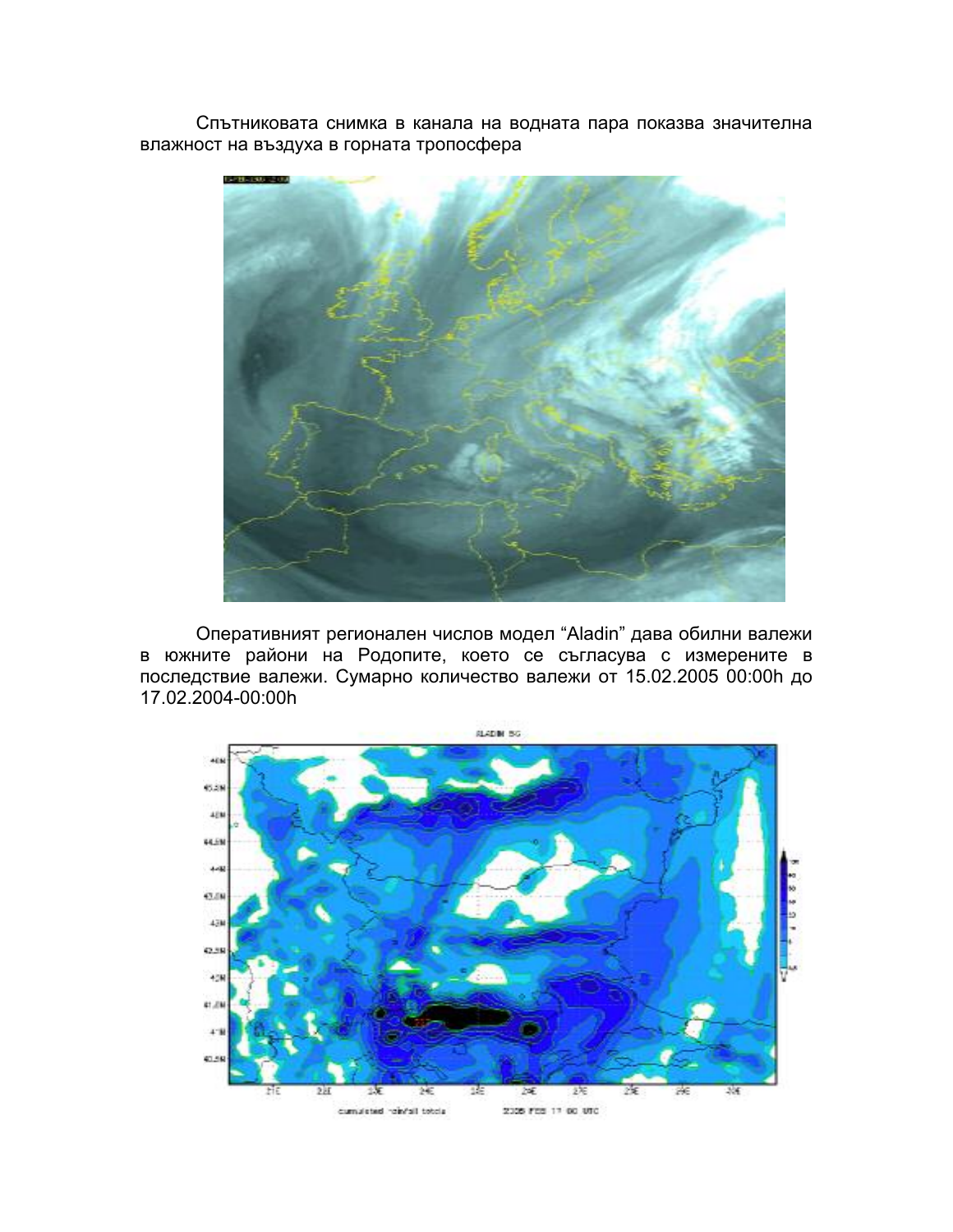**Хидрологична обстановка** На 15 и 16.02.2005 г. нивата на реките почти в цялата страна силно се повишиха, а в много от водосборите преминаха високи води. Най-голямо беше покачването на нивата и увеличаването на протичащите количества вода във водосборите на р.Янтра и на р.Арда

Рязкото покачване на нивата на реките се получи вследствие на бързото снеготопене комбинирано с интензивните валежи.

Дунавски водосбор: През периода 14-16.02. нивата на реките: Искър в участъка Кунино-Ореховица, Осъм при Изгрев, Янтра при Велико Търново и притоците Голяма река при Стражица и Джулюница при едноименното село, Черни Лом при Широково и Русенски Лом при Божичен се повишиха със 192 до 350 cm, а на р.Янтра при Каранци с 515 cm. През този период максималните протичащи водни количества бяха: за р.Искър - при Кунино 312 m<sup>3</sup>/s, при Ореховица 236 m<sup>3</sup>/s; за р.Джулюница при едноименното село 188 m<sup>3</sup>/s; за р.Янтра – при Велико Търново 230 m<sup>3</sup>/s, при Каранци 889 m<sup>3</sup>/s.

| <b>XMC</b> | Дата | н<br>[cm] | $Q \, [\text{m}^3/\text{s}]$ | Река        | Местност   |
|------------|------|-----------|------------------------------|-------------|------------|
| 23400      | 15   | 258       | 138.0                        | Джулюница   | Джулюница  |
| 23650      | 15   | 96        | 47.7                         | Янтра       | Габрово    |
| 23700      | 15   | 205       | 198.3                        | Янтра       | В. Търново |
| 22800      | 16   | 340       | 83.9                         | Осъм        | Изгрев     |
| 23150      | 16   | 202       | 49.6                         | Голяма река | Стражица   |
| 23850      | 16   | 430       | 766.7                        | Янтра       | Каранци    |

Повишаване на нивото за едно денонощие през м. 02 на 2005 г.

Беломорски басейн: Най-голямото повишение на речните нива беше регистрирано през периода 13-18.II. на реките: Марица в участъка Харманли – Свиленград, родопските притоци на реката (Въча при м.Забрал, Чепеларска при Бачково и Харманлийска река при Харманли), на р. Сазлийка при Гълъбово, във водосборите на реките Арда и Струма, на р.Тунджа при Елхово и на р.Места при Момина кула. Повишението на нивата на тези реки беше със 100 до 240 cm, а на Харманлийска река при Харманли и на р.Върбица при Джебел с 330 cm. През същия период протичащите максимални водни количества бяха: на р. Марица при Харманли Qmax= 596 m<sup>3</sup>/s, на р.Върбица при Джебел Q=486 m<sup>3</sup>/s; на р.Арда при Вехтино Q=229 m<sup>3</sup>/s, на р.Тунджа при Елхово 100 m<sup>3</sup>/s, на р.Струма при Марино поле Q=507 m<sup>3</sup>/s, на р.Места при Момина кула 92 m<sup>3</sup>/s.

|--|

| <b>XMC</b> | Дата | cm  | $Q \, [\text{m}^3/\text{s}]$ | Река     | Местност |
|------------|------|-----|------------------------------|----------|----------|
| 73480      | 14   | 84  | 15.7                         | Сазлийка | Гълъбово |
| 61650      | 15   | 98  | 29.6                         | Арда     | Рудозем  |
| 72340      | 15   | 157 | 91.6                         | Въча     | Забрал   |
| 61500      | 15   | 272 | 399.0                        | Върбица  | Джебел   |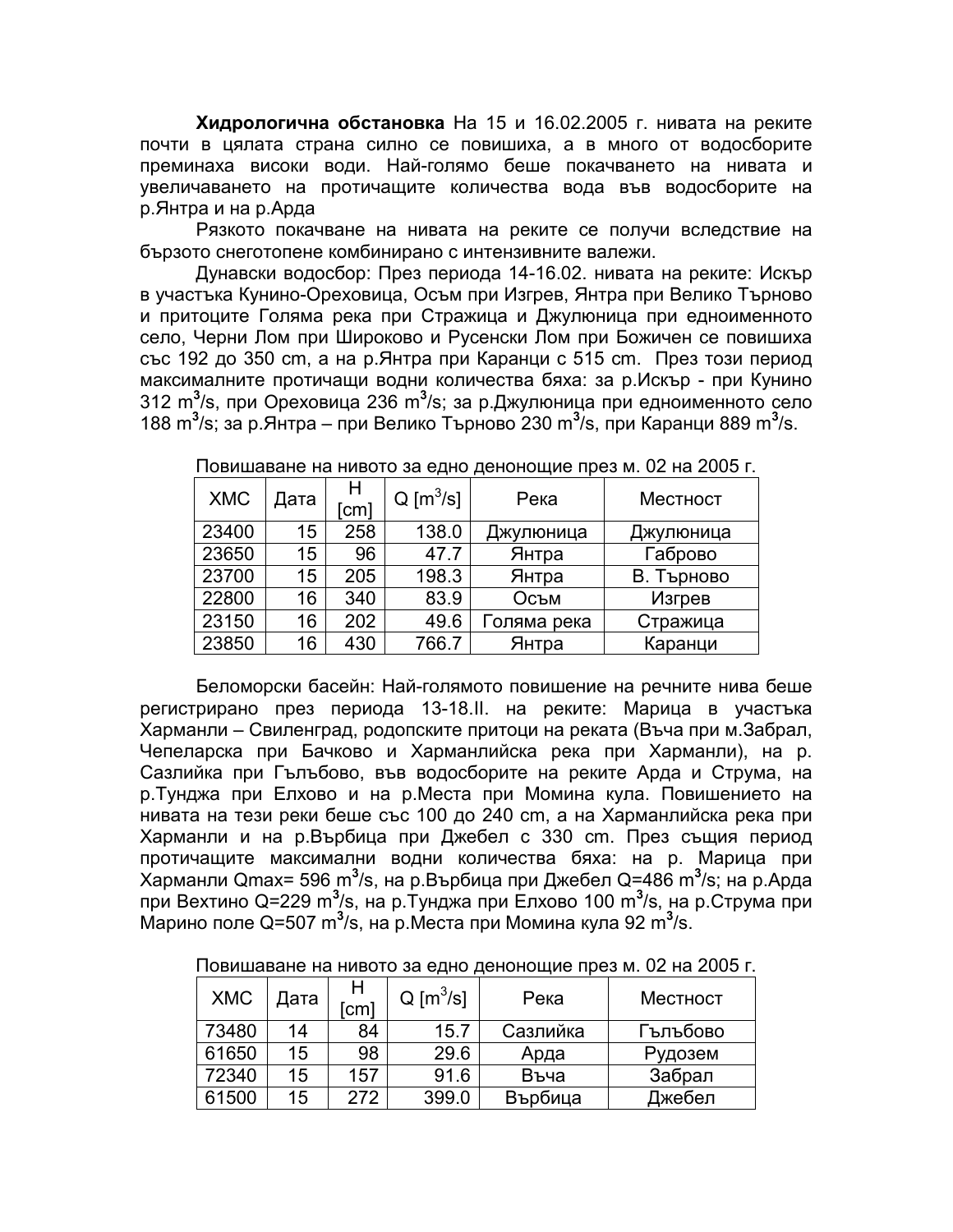| $- - -$<br>-51<br>51 | 16 | 89 |                                       | оума     | Бобошево |
|----------------------|----|----|---------------------------------------|----------|----------|
| 73480 .              | 16 | 40 | - ^<br>$\boldsymbol{\Lambda}$<br>ּוֹס | Сазлийка | ритроово |

Черноморски басейн: Най-Голямо повишаване на водните нива беше наблюдавано през периода 13-17.II. - на р.Луда Камчия при Бероново с 502 cm (Qmax =342 m<sup>3</sup>/s); на р.Камчия при Гроздьово с 222 cm (Qmax=258 m<sup>3</sup>/s ); на р.Голяма Камчия при Преслав със 123 cm ( Qmax=69.4 m<sup>3</sup>/s); на р Средецка при Проход със 184 cm (Qmax=50.8 m<sup>3</sup>/s); на р Факийска при Зидарево с 310 cm ( $Qmax=49.6$  m<sup>3</sup>/s).

Повишаване на нивото за едно денонощие през м. 02 на 2005 г.

| <b>XMC</b> | Дата | н<br>cm) | $Q \, [\text{m}^3/\text{s}]$ | Река     | Местност |
|------------|------|----------|------------------------------|----------|----------|
| 82700      | 14   | 124      | 38.8                         | Средецка | Проход   |
| 82850      | 14   | 162      | 23.6                         | Факийска | Зидарево |
| 43800      | 15   | 90       | 51.6                         | Камчия   | Гроздево |
| 43500      | 15   | 188      | 82.5                         | Камчия   | Бероново |
| 82850      | 15   | 146      | 23.9                         | Факийска | Зидарево |

H (cm) - Повишаване на водния стоеж за 24 часа .В таблиците е отбелязана дата на която в 08 часа е регистрирано това повишаване. Пример: На 14 в 08 ч. Н = 20 см, на 15 в 08 ч. Н = 260 см. В таблиците на дата 15 - Н = 240 см.

 $Q (m^3/s)$  – Същото се отнася и за водното количество